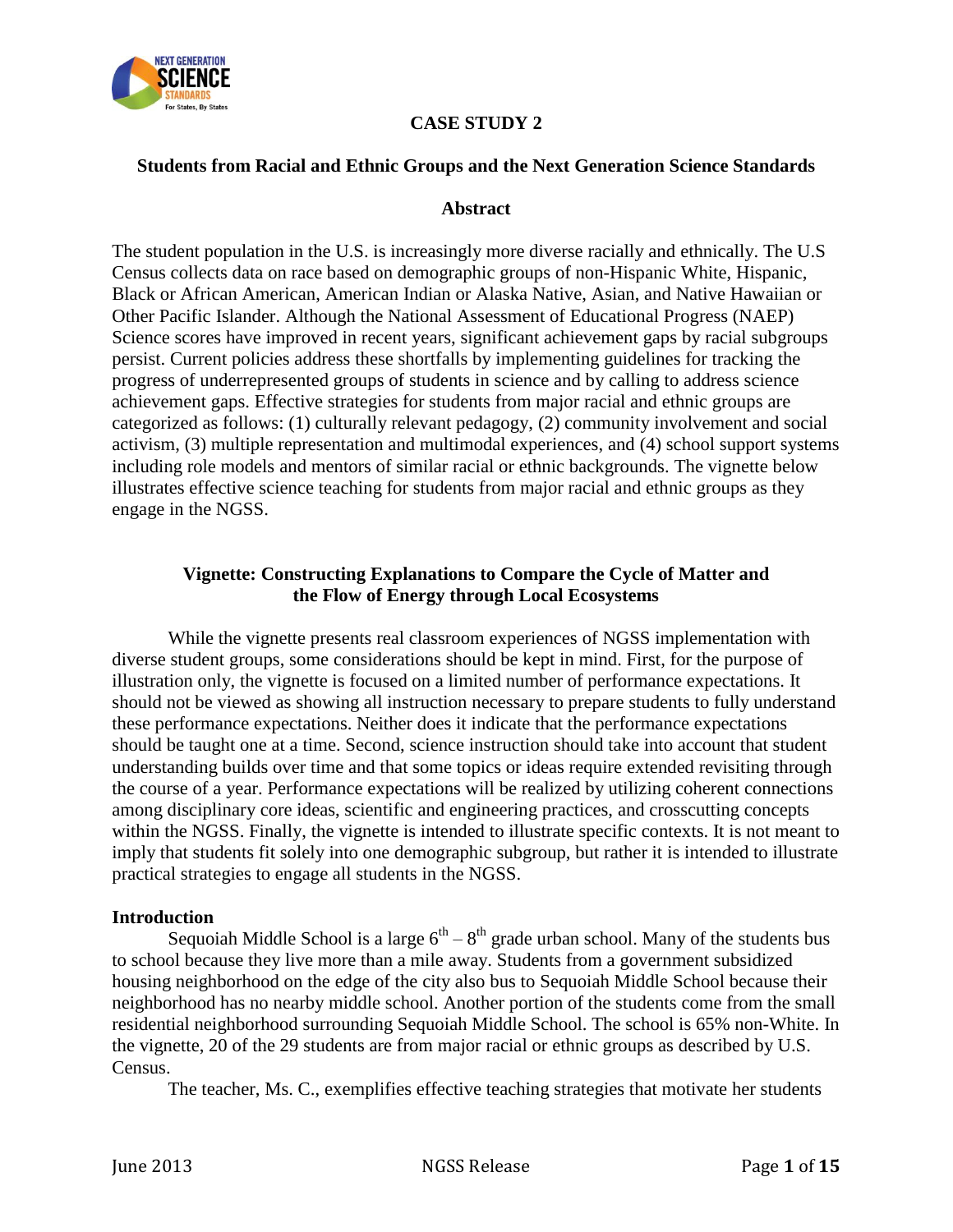to participate in the science community and meet unit objectives. Ms. C. is well loved by students because of her nurturing personality. The students, knowing they will be welcome in her classroom, often drop in for help before and after school. Despite Ms. C.'s easy-going nature, she insists on maintaining high expectations for all students. She knows that being scientifically literate means that her students should not only understand science, but also have connections to the important impact the scientific world has on their lives. In the vignette, she makes a point of connecting the students' community and real world issues with disciplinary core ideas. The Life Cycle Assessment "walk through" is based on the unit from the Great Lakes Bioenergy Research Center (GILBRC, 2007-2012). The vignette highlights classroom strategies (in parentheses) that are effective for all students, particularly for students from diverse racial and ethnic groups.

## **Racial and Ethnic Connections**

**Building on students' background knowledge**. Many of Ms. C.'s students had already studied the carbon cycle in  $7<sup>th</sup>$  grade, but considering the high rate of student mobility, she couldn't take for granted that every 8<sup>th</sup> grade student had mastered the challenging concept. For that reason, she reviewed photosynthesis the previous week. Together, they had constructed explanations for the role of sunlight as the energy source that plants use to produce sugars from carbon dioxide and water.

This week Ms. C. moved on to alternative energy and handed out corn chips to her surprised and delighted  $8<sup>th</sup>$  grade, third hour students. She was aware that food would immediately grant her "favorite teacher" status. She had just completed an interactive multimedia presentation to review the carbon cycle, using it as a springboard for a discussion about alternative fuels. *(Ms. C. used technology to present information in multiple modes of representations.)*

Every one of Ms. C.'s five classes had its own unique character. Her third hour class was especially dynamic, and she looked forward to the fast-paced interchanges each day. Ms. C. had worked hard to engender a respectful atmosphere for discussion, and the 29 students had a relaxed rapport that reflected their respect for each other's individuality. Hand raising was not required in Ms. C.'s room. She had come to realize, over the years, that a lack of formality encouraged participation from those less likely to contribute in traditional settings. She used creative ways to foster individual responsibility for learning, such as picking names, share-outs, and cooperative grouping. To reinforce personal and collective responsibility in cooperative groups, Ms. C. employed a technique called roll-a-number. She assigned numbers 1 to 6 to the members of each team and then solicited arguments from the team members whose number was rolled (based on Hollie, 2011).

Ms. C.'s classes had students from many different racial and ethnic backgrounds, reflecting the overall makeup of the middle school. She continually reinforced the idea that scientific discussions become more robust when there are lots of different perspectives. And she reminded the class that it was each student's responsibility to enhance the group's knowledge by contributing her/his own perspective.

The day before – the first day of the alternative energy unit – an ecologist and friend of Ms. C., who had just returned from a global conservation exchange in Nigeria, presented a slide show about two countries in Africa. The ecologist used the slide show to describe some social and environmental impacts of the oil industry on Nigerian ecosystems. He showed photos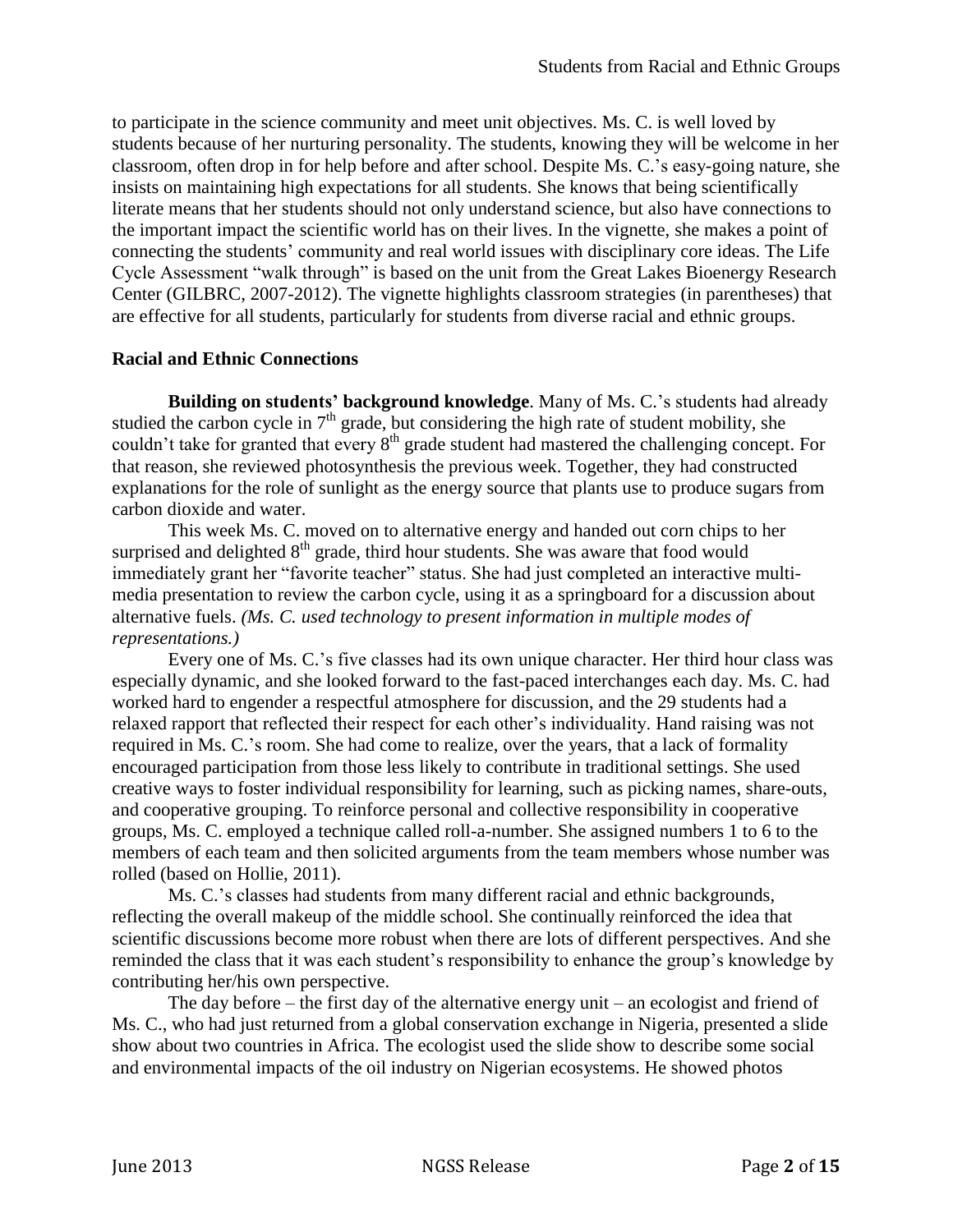depicting the devastation of oil spills on the aquatic system. The class was clearly captivated by his presentation; many of them had not previously considered where their oil came from.

Bisma crunched on her chips while sharing her personal memory of oil rigs in the Middle East. "They completely cover the land," she said. "Everywhere you look, it looks like those ducks that go into the water. What are they called, the dipping ducks?"

Ivy, a Nigerian-American, had listened carefully to the presentation. She said that her family had come to the United States because of their religion, and she had never been told about the oil companies.

Nayeli added her experience with oil rigs: "The air has a smell; it's like heavy. Sometimes I could feel oil in the air. The oil in the air *sticks* to you, and it messes with your hair." She had recently moved from Texas.

Some other students were discussing a new piece of information they had learned in the multi-media presentation – lip gloss is made from petroleum products.

Ms. C. generously passed around salsa to her hungry class, asking, "Why do you think I brought in the *corn* chips to go with my PowerPoint?" After a few joking comments, Kody responded, "We are going to talk about corn in gas. I think I saw an ad where they put corn oil or something in their gas, ethanol. It is like corn. They said that the ethanol was better for the environment."

Delonné was surprised by that. "I like to pump the gas sometimes, and I saw that ethanol sign," she said. "I didn't know that the ethanol came from corn, why *corn*?" Sarah answered, "It's cheaper." Delonné examined her corn chip and made a face, and a few students laughed. It *was* a really weird idea.

Ms. C. told the students that corn was subsidized by the government, which made corn very inexpensive and also resulted in high fructose corn syrup being added to lots of food. Suddenly, a lot of students had something to say, so Ms. C. had to revert to calling on hands. Students shared concerns of corn being used for fuel when people needed it to eat, and they said that high fructose corn syrup was unhealthy. Many students suggested that other alternative fuels are better because they are not sources of food. Ms. C. was impressed that many students described alternative ways to make fuels, such as solar energy, wind energy, water energy, and even geothermal energy. She wrote them all down on a list to refer to throughout the unit.

Ms. C. gave the class two open-ended homework assignments: to think about where some of the different fuels they used came from, and to generate a list of food items in their homes that had corn as one of the ingredients. Also, as part of the weekly assignment, she asked each student to look up one alternative fuel that was developed or was being developed locally and to write down facts about what they learned.

After 13 years of teaching, Ms. C. had learned to capitalize on the joint familiarity of the neighborhood and school as a bridge to form common understandings. She believed that placebased pedagogy was an effective way to reach her students since they came from diverse cultural backgrounds. (*Ms. C. used culturally relevant pedagogy by connecting the science curriculum to the students' cultural experiences*.)

**Definition of efficiency**. The next day, Delonné had an announcement to make to the class. She told the class that she had pumped gas for her mother's car yesterday and that the pump had said 10% ethanol. She was very excited to report this. She also took the moment to reiterate her concerns about taking corn out of production as a food source. She thought that the price of food would go up if too much was used for fuel, especially considering how many foods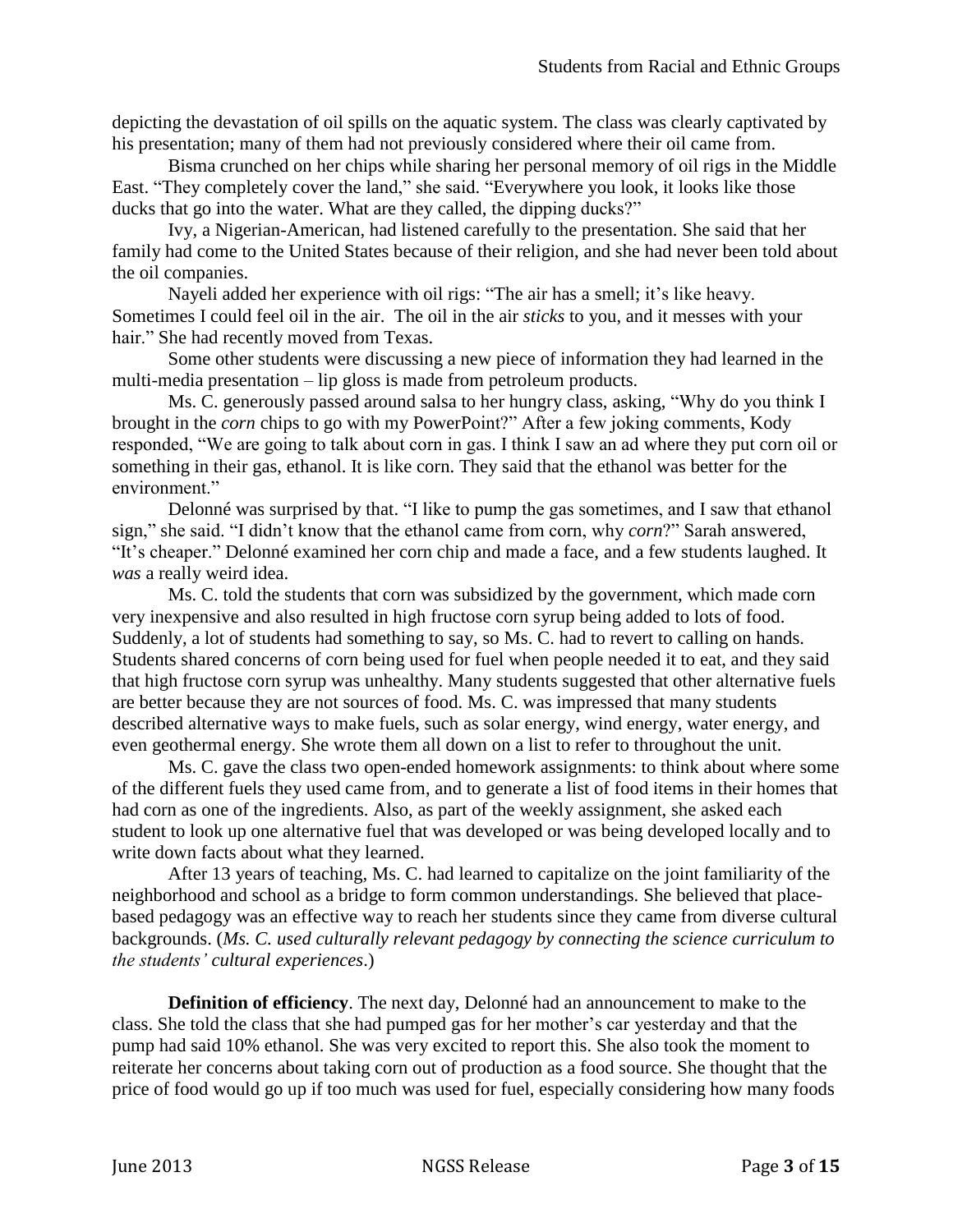contained corn. Delonné was an African American student who maintained a high level of participation in class. One of the other classes in Delonné's schedule was AVID (Advancement Via Individual Determination), a program intended to support college-bound minority and economically disadvantaged students in taking higher-level classes. *(AVID is a school based support system for students of diverse racial and ethnic groups.)*

Several students brought in lists of foods in their homes that contained corn. Amira, another AVID student, brought in a list of 50 items and stated she was shocked at the number of foods that contained corn. Madison found only four items in her home because her mother made a conscious effort not to buy food with corn or corn products added. Marcus actually brought several packages of candy with him as evidence that all candy seemed to contain corn syrup. Tom confirmed Marcus' statement as he had found the same information. Tom was a second generation Mexican-American who rarely spoke in the group, but he was a natural leader when working on a smaller team. Many students, following Delonné's lead, voiced their concern about rising food costs if corn was used as fuel. Kody, however, solidly rebutted, "It's better for the environment." Not easily intimidated by dissent, Kody held his ground during class discussions.

Ms. C., enjoying the animated discussion, jumped in and seized on the last comment that corresponded to her learning goal for the day, "Why do you think we say that some fuels are better for the environment? Are some fuels more efficient? How could we decide?" She wrote the driving question on the interactive whiteboard: "Are some fuels more efficient than others?" The purpose of the activity was for students to explore their definitions of efficiency.

Ms. C. passed out the biofuels pre-assessment questionnaire, *Thinking About Plants as Transportation Fuel* (GLBRC, 2007-2012). Students discussed the questions from the sheet in their self-selected teams. The questionnaire aimed at sparking discussions about types of fuels, their carbon output, impact on the environment, and energy to produce the fuels. Also, the questionnaire directed the self-selected teams to represent their own simplified carbon cycle model to explain the production of ethanol from plant biomass, using pictures and words. (Practice: Developing and Using Models.) This model would be revisited repeatedly as the students improved their understanding of matter and energy, and the student teams used the model to record thinking, test new claims, and drive questions.

Next, the small teams of three were partnered up to share their thoughts. Walking among the groups, Ms. C.'s biggest concern was one of categorization: Students confused matter with energy, or used gasoline and energy interchangeably. For example, one group wrote in their narrative under their drawing, "Plant biomass goes to energy from the plant and becomes ethanol, then goes to the refinery, then to gas station, then to car." They had picked up some appropriate terms for the process, but would need to develop a greater understanding of the complicated set of chemical reactions. A few students attempted to use chemical equations to express their understanding of what was happening during photosynthesis or combustion in a car engine.

Interesting discussions emerged from the "true or false" statement: "Creating ethanol from plant biomass contributes to climate change*.*" Kody was resolute that ethanol was not harmful to the environment. However Andrés insisted, "If it came out of a car, then the carbon was definitely harmful carbon."

The class unanimously agreed that a person could judge the efficiency of a fuel based on how many miles per gallon it got compared to how much carbon it released into the environment when "burned." But Bisma commented, "Even though gas is more efficient than ethanol, because it gets better miles per gallon, it also isn't good for other countries like Nigeria. Efficiency isn't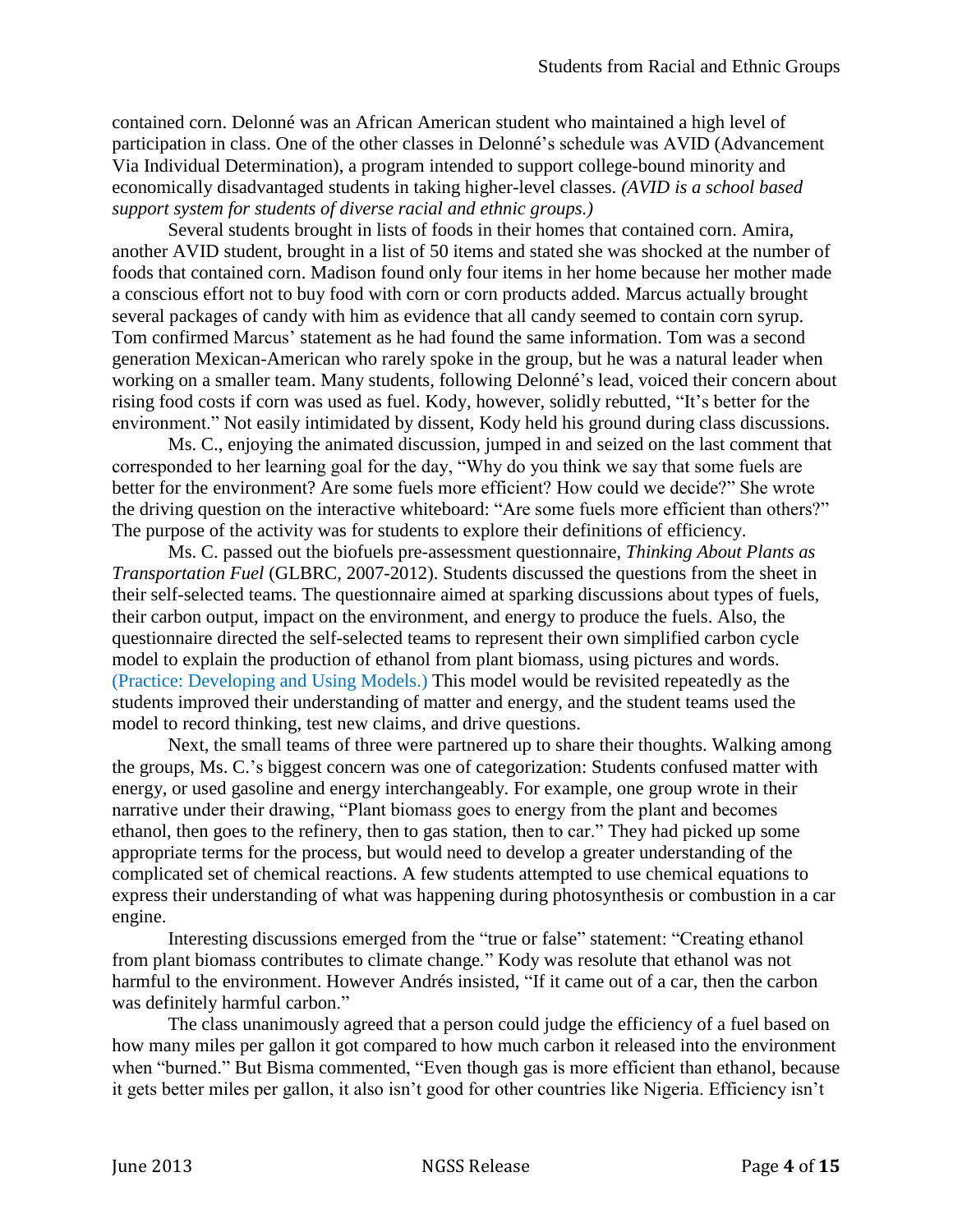the only important thing!" Some other students nodded. Ms. C. asked, "Can our definition of efficiency include impacts of production?" After a long pause, she wrote down the preliminary definition of efficiency and told the class that it would be revised as they learned more: "Efficiency means: how many miles per gallon a fuel gets compared to the carbon emissions per gallon." She wrote Bisma's comment about considering other factors in the definition of efficiency on the interactive whiteboard's parking lot.

At the close of the hour, Ms. C had students consider alternative energy options by asking questions that could lead to further investigations. (Practice: Asking Questions and Defining Problems.) Jarek asked a question that he had been pondering: "Ms. C., in your presentation you said that the energy for gas is from when the sugar from the plant reacts with oxygen. Could that be true for any plant, not just corn?" Ms. C. nodded encouragingly. Jarek offered an idea, showing his understanding of the flow of energy in an ecosystem, "We should just collect grass and turn that into fuel— everyone is talking about needing corn for food, but nobody really eats grass!"

**Revising the model and constructing explanations.** For a few days, students read, discussed and presented articles and preliminary research about ethanol and other alternative fuels. They also observed the products of a "burning candle" using a projector camera. Then, the class teams worked together to participate in a "walk through" – an initial model for the life cycle of the matter in ethanol. The students themselves acted out the life cycle assessment of ethanol. The students held cards that had the names of molecules on them, using yarn to track their "journey." They had already completed this modeling activity, representing matter transformation with purple yarn, but Ms. C. decided to return to it to address lingering questions and to begin to think about the flow of energy as well.

Some students were confusing the words 'matter,' 'fuel' and 'energy,' and were using them interchangeably. They were unclear about the relationship between energy and matter throughout the process. Although energy can be traced similarly to matter in the ecosystem, she needed them to see how energy is fundamentally different from matter in basic ways. Through understanding this relationship, students would be able to see that the transfer of energy drives the cycling of matter, and the transfer of energy can be tracked as energy flows through a natural system. (CCC: Energy and Matter.) (DCI: MS-LS2D Ecosystems, PS1.B Matter and Its Interactions*.*)

As the 8th grade class streamed into the science classroom and found their seats at the tables, Ms. C. opened the file with names of the week's project teams on the interactive whiteboard. She strongly believed in randomly rearranging team groupings, thereby giving her students the opportunity to interact and learn from both self-selected and dissimilar sets of peers. She also ensured, through maintaining the self-selected partnerships, that she could foster a vital social support system for students. She used the interactive whiteboard application to combine the smaller self-selected teams of 2 or 3 with one other team.

Ms. C. had already posted three now-familiar ethanol production "stations" on the classroom walls, marked by large printed signs and home-made blown-up pictures of local areas: (1) a farm field, (2) a refinery, and (3) the gas station near the school. She had a copy of the *Life Cycle Assessment Process Tool* (based on the Matter and Energy Process Tool developed by Anderson et al. of the Environmental Literacy Project) and planned to model matter and energy separately to drive home the idea that they could be traced separately. These stations represented key points for inputs, outputs, and transformation of matter and energy as crops are grown,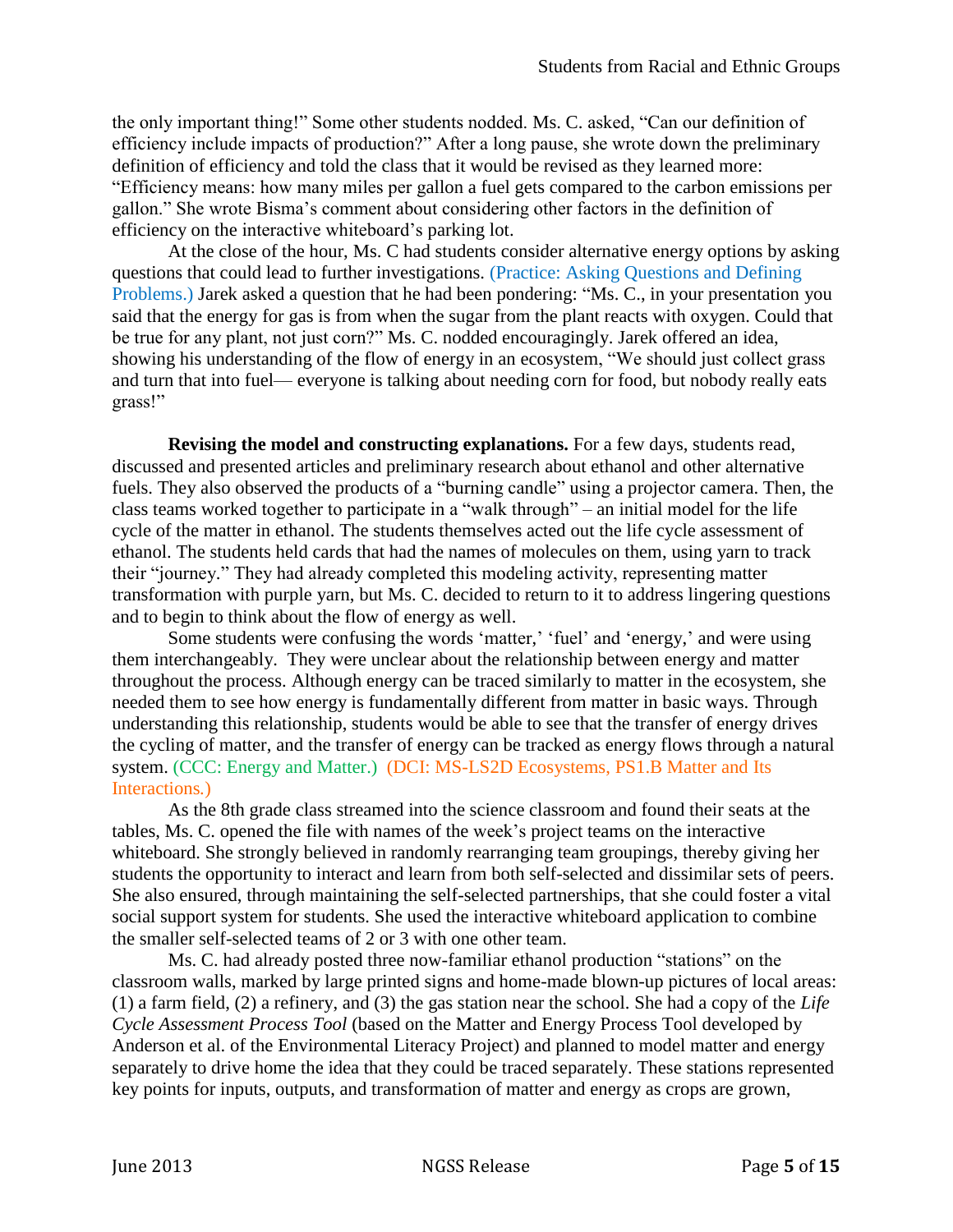converted into and used as fuel. The class had researched that ethanol production is a fermentation process – the microbes (yeast) digest the sugar and produce ethanol and carbon dioxide  $(CO<sub>2</sub>)$  as by-products. (Practice: Obtaining, Evaluating, and Communicating Information.) This activity would help students test their understanding of how matter is cycled by living and nonliving components of an ecosystem through the process of fermentation and the overall life cycle of a biofuel.

As the class talked through the *Life Cycle Assessment Process Tool,* Ms. C. used the same photos from the stations on the interactive whiteboard, drew three rectangles, and wrote their designations: farm, refinery, and car. She drew straight purple lines to indicate matter input and output, and wavy red lines to indicate energy input and output. She had cut purple and red yarn for students to represent and track the journey that matter took throughout its life cycle.

Ms. C. then announced, "Last week, we traced matter input and output for the carbon cycle of ethanol production and combustion, and we had some unanswered questions. Today, we are going to see where energy fits into the process." (*Ms. C. chose a class modeling activity that involved student movement, a strategy that uses a multi-modal experience to increase student engagement.*)

She laid out the matter cards face up on the table, using the document camera, so the class could read them as she laid them out. Each card had a word (e.g., water) and the chemical formula (e.g.,  $H_2O$ ) in clear black letters. "We are at the farm. Who will be matter input for the farm? Michael, you are Carbon Dioxide  $(CO_2)$  input for photosynthesis, okay?" Ms. C. used the interactive whiteboard application to help her randomly choose students for this activity. Michael,  $CO<sub>2</sub>$ , and Kayla, H<sub>2</sub>O, together found the Carbon Dioxide and Water cards on the table, and two pieces of purple yarn. Then, they each gave one end of their yarn to Axel who, when called up, was ready with his Sugar, Starch, and Cellulose card, standing under the farm picture.

The yarn depicted the tracing of matter in a concrete way and represented the path that matter takes to contribute to corn biomass. Ms. C. suspected that using another color yarn for energy would clear up the confusion many students were having. The class resumed tracing the plant biomass matter to the refinery, with Delonné holding the Sugar, Starch, and Cellulose card and the other end of Axel's yarn under the refinery station. Then the matter path led to the car at the gas station, where Ivy held onto the other end of Delonné's yarn and an ethanol card. Finally, the path resumed to show that the ethanol created from the plant biomass reacted with oxygen to form carbon dioxide, Austin's card, as the fuel was burned in the car.

Marcus still held on to the one  $H_2O$  matter card. His team had not been sure where it went. They placed their unresolved question in the parking lot: "Does  $H_2O$  go with the refinery or the farm – as an output – or does it go as output for the car?" Ms. C. rewrote the question on the interactive whiteboard screen. Each of the three students in Marcus's team had made convincing arguments for water to go in all three stations.

Ms. C. had been looking forward to this discussion. "Did anyone have any more thoughts about the last water card?" She looked pointedly at Shamaya, who had struggled with the carbon cycle and the life cycle of ethanol. This morning, she had told Ms. C. that she now "got it" and knew where the last  $H_2O$  went. She directed her words to Ms. C. and then to her team: "I got this. It goes as an output of the car!" She was confident, saying, "there is steam that comes out of the car and you can see it. The smoke isn't carbon dioxide; it's steam – water!" Shamaya explained that she had made the connection the night before, "I used to think that the smoke that comes out of the car was carbon dioxide, but it isn't; it's steam." Doubtfully, Tom pointed out that the smoke that comes out of a car smells bad, and steam doesn't smell like that. But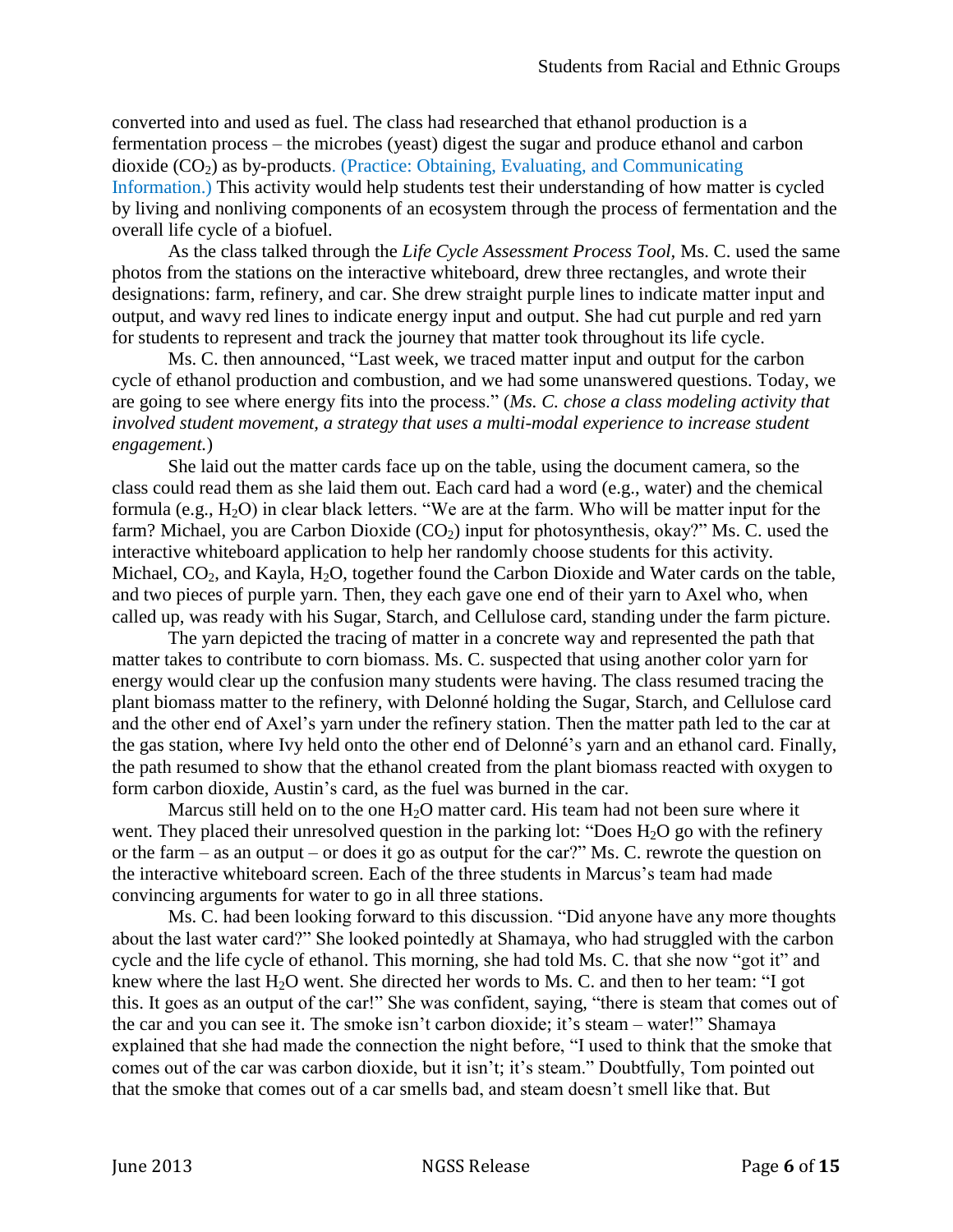Shamaya was undaunted, "Carbon dioxide is invisible, so the smoke coming out of the car is maybe a mixture of carbon dioxide and steam. I know it seems funny, like it should be the anti-water, but, like, burning the hot candle also made water." Shamaya was referring to evidence from the earlier burning candle investigation. (Practice: Engaging in Argument from Evidence.)

Ms. C. said, "Say more about that, Shamaya." Shamaya said, "When you burned the candle and put the glass bowl over it, it made black smoke; that was carbon, I think, and it also made steam, water drops, that were on the glass bowl and carbon dioxide." Jarek nodded, agreeing with Shamaya, and added that if they put a glass bowl over the pipe from the car, it might make water drops too. He suggested that since the last outputs and the first inputs are the same molecules, carbon dioxide and water, the people holding those cards could actually be the same person: carbon dioxide and water make sugar and oxygen, and then the sugar reacts with oxygen to form carbon dioxide and water. (Practice: Developing and Using Models.)

Ms. C. realized that Shamaya and Jarek were still working through their understanding of the processes at hand, but felt certain that this would be resolved as the unit progressed. What they were doing – connecting the cycling of matter to the processes of photosynthesis and combustion of materials – was helping the students construct an explanation about the cycle of matter. (Practice: Constructing Explanations.)

After checking for agreement and some negotiation, Marcus took his place under the picture of the car. To complete the circle, Marcus, the  $H_2O$  output from the car, gave an end of his second piece of yarn to Kayla, the  $H_2O$  input at the farm. They were satisfied that a spider web of yarn made an obvious circle from one station to the next, around the room. Following suit, Michael, the carbon dioxide farm input, and Austin, the carbon dioxide car output, also connected their yarn and closed the yarn circle.

**Comparing the cycle of matter to the flow of energy in the carbon cycle.** The students had modeled the cycle of matter for ethanol, but now they needed to use red yarn to add the flow of energy. Before more students got out of their seats, Ms. C. used the same stations (station 1: farm field, station 2: refinery, station 3: car) to discuss the energy involved. Considering and including the energy flow for the carbon cycle of ethanol was challenging but invigorating for the class. (DCI: MS-LS2D Ecosystems, PS1.B Matter and Its Interactions.)

For station 1, the farm, every group seemed very comfortable naming sunlight as the energy input. One team was unanimous that the energy was located in the bonds within the cellulose, starch and sugar. Ms. C. was quick to remind the students that energy was in the system, not exactly in the bonds. She held up a slack rubber band for a model, saying, "There is no energy in the rubber band until I stretch it." She had Tom pull the other end of the rubber band; "Now there is energy in the system."

There was some disagreement among groups as to whether any energy was lost during the first process of photosynthesis. Ms. C. added the question to the parking lot. At each step in the *Life Cycle Assessment Process Tool*, Ms. C. had groups of 4-6 students discuss their thoughts and commit to a decision. For students to share out with the larger group, Ms. C. used her engagement protocol, *roll-a-number,* and called out a team member's number to pick one person from each team to share the team's thoughts. This was how she communicated her expectation for individual responsibility from each team member.

At station 2, the refinery, the question of input and output of energy in fermentation of the plant-derived sugars resulted in a debate. Teams thought the plant product would need to be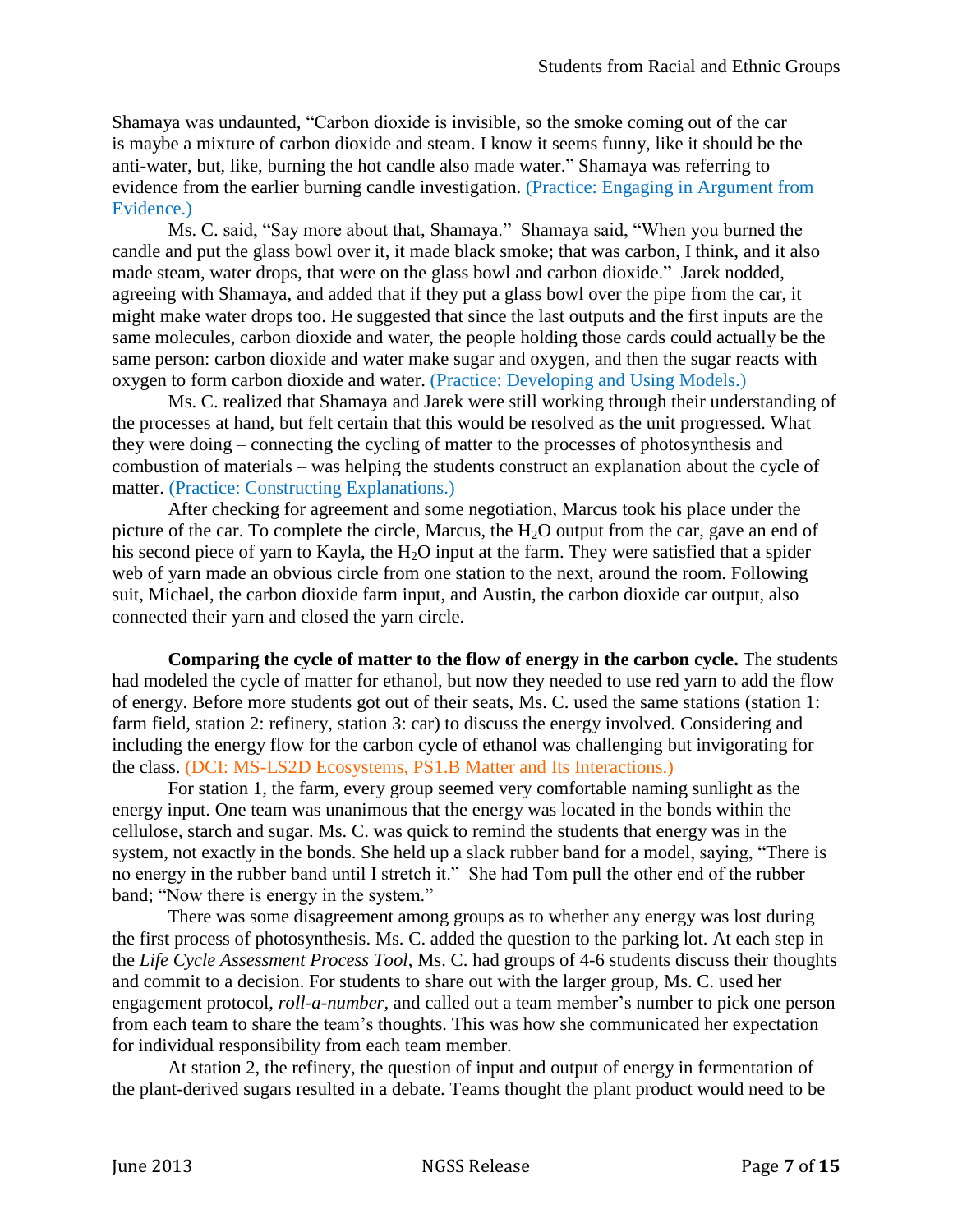cut up, cooked or chopped up, and that would definitely take some energy. Bisma reminded the class about the information from one of the articles they had read. She remembered that enzymes are added at the refinery to start breaking down the matter like the enzymes in your saliva. Most heads nodded. The question about energy output at this station was written on the board for further investigation.

Sorting out the process of combustion resulted in another interesting discussion. Students disagreed about the energy output. Michael said, "The molecules break apart, and then they go into the air, the energy was in the system…and it is burned up." Kody said, "What does the car do after we put gas into it? The car goes!" Ms. C. instructed students to think about other outputs that might be taking place during the last stage, asking "Does a running car produce heat? Does it produce any sound?" She was comfortable leaving some questions unanswered for the time being, so that she could pursue them throughout the course of the unit.

**Application of core ideas.** In the subsequent lessons, Ms. C. completed the walk-though activity with the same stations and the same process of converting corn into ethanol, and used red energy yarn to trace the flow of energy. The students again compared the relationship between matter and energy in the model. (CCC: Energy and Matter.) Ms. C. needed the students to grasp the core idea that matter is conserved and while energy is transferred throughout the process, it is also conserved. Ms. C. ended the unit with the students working in teams to predict the cycle of matter and the flow of energy for ethanol made from switchgrass (an alternative fuel, from native prairie grass, being investigated in their state) and defended their models with scientific argumentation. (Practice: Engaging in Argument from Evidence.)

The students also developed a list of other important factors for evaluating efficiency and usability when comparing fuels. This required more research about the societal and local impact of the use of corn as a fuel. (ETS1.B: Developing Possible Solutions; ETS1.C: Optimizing Design Solutions.)

Applying the results of the students' research on the impact of corn as fuel, Ms. C. had the class read a newspaper article about a proposal in the state budget to use biomass from the state's agricultural fields and local power plants to create energy. Each student composed a letter to their representative expressing their views for or against the proposal. They included other ideas they wanted their representative to consider before casting their vote. (*Ms. C. connected science to locally meaningful issues that could promote community involvement and social activism.)* (Practice: Obtaining, Evaluating, and Communicating Information.)

Finally, Ms. C. challenged the students to summarize what they found most meaningful in the unit. Delonné wrote a rap about the carbon cycle and ethanol versus gasoline as a fuel. The students loved it. Marcus and Axel sang the first few lines to Ms. C. every day when they walked past her to their lockers. Music is a shared experience and an integral part of youth culture, and it made the content engaging and meaningful to the students. Another group wrote a short play, and still another group engaged in a panel discussion. These efforts created a bridge for student engagement and were also culturally relevant. (*The teacher used culturally relevant pedagogy by connecting the science curriculum to the students' cultural experiences.)*

At the end of the unit, Ms. C. asked her students to write how the learning was important for them and how this lesson connected to their lives.

Delonné wrote, "This is so important to me, because when I am an adult, in my future there might be a crisis. And all the countries might run out of oil and all I will have left to put in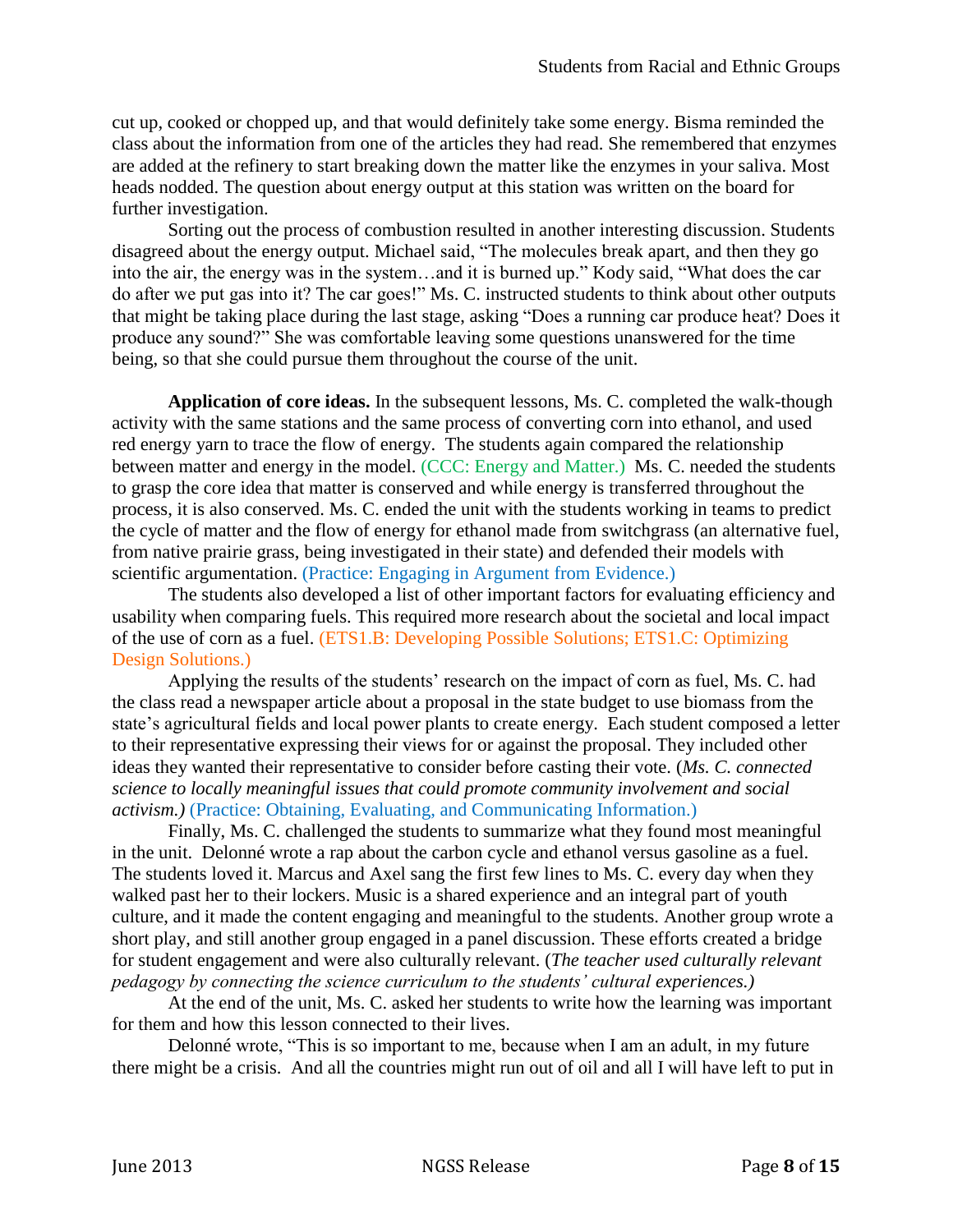my car is corn and switchgrass. Our parents are going to be gone soon and we will have to fix it. We have to come up with a solution to this!"

Kody explained his perspective, "This is going to affect my future because we use energy every day and we don't want the Earth to get so polluted. Ethanol may be a better solution to keep our Earth clean. Almost every kind of energy has some problems with it; we can still pick one that is the most efficient. Scientists can make better enzymes and protect what we have left."

Andrés wrote, "My dad needs gas for his car and uses ethanol in it. Then the car releases  $CO<sub>2</sub>$  and water in the air. It affects the planet and our world will change. We could have tornadoes and earthquakes."

Marcus wrote, "This connects to my life because I want to know my future and what adults have done wrong, so when we get older we can change it. And we need to know more about ethanol and gasoline and switchgrass because I want to drive my parents' cars and other people's cars. It is going to affect me because all of it is going to affect the environment I will live in for the rest of my life."

## **NGSS Connections**

The NGSS aim to provide every student with a more comprehensive understanding of science by seamlessly combining disciplinary core ideas with scientific and engineering practices and crosscutting concepts. This blending allows students to participate in science in ways that reflect what scientists and engineers do in the real world. The teacher in the vignette, Ms. C., teaches students from diverse racial and ethnic backgrounds by employing effective strategies that enable the students to meet the standards.

In the vignette, the students had an opportunity to build toward understanding of the disciplinary core ideas and scientific practices to achieve the performance expectations from the middle school grade band in life sciences (LS1: From Molecules to Organisms: Structures and Processes), in physical sciences (PS1: Matter and Its Interactions), and with an introduction to some core ideas in ETS1: Engineering Design.

## **Performance Expectations**

## **MS-LS2-3 Ecosystems: Interactions, Energy, and Dynamics**

*Develop a model to describe the cycling of matter and the flow of energy among living and nonliving parts of an ecosystem.*

## **MS-PS1-3 Matter and Its Interactions**

*Gather and make sense of information to describe that synthetic materials come from natural resources and impact society.*

## **MS-ESS3-3 Earth and Human Activity**

*Apply scientific principles to design a method for monitoring and minimizing a human impact on the environment.*

## **MS-ESS3-4 Earth and Human Activity**

*Construct an argument supported by evidence for how increases in human population and per-capita consumption of natural resources impact Earth's resources.*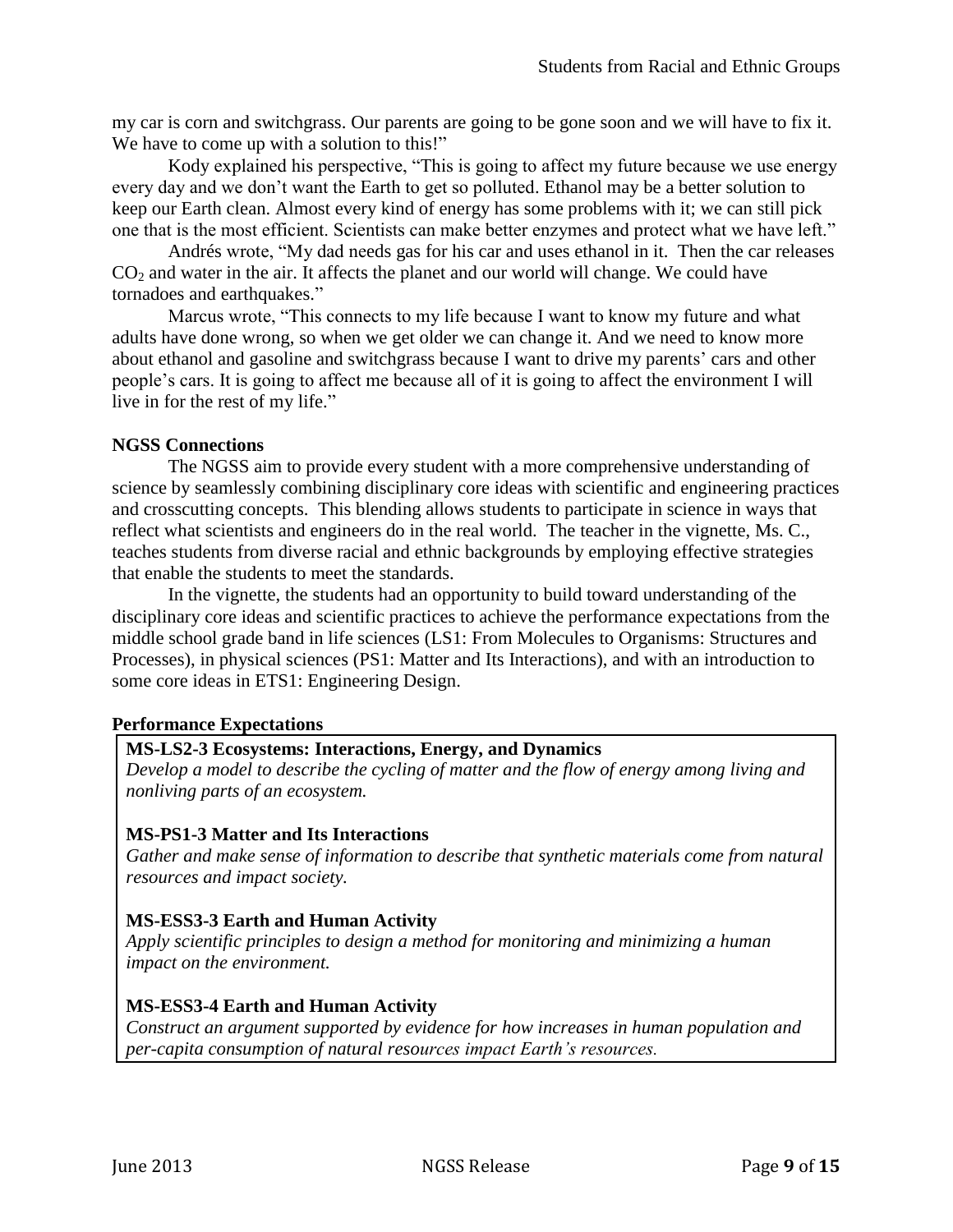# **Disciplinary Core Ideas**

# **LS2.B Cycle of Matter and Energy Transfer in Ecosystems**

*Transfers of matter into and out of the physical environment occur at every level. For example, when molecules from food react with oxygen captured from the environment, the carbon dioxide and water thus produced are transferred back to the environment, and ultimately so are waste products, such as fecal material. The atoms that make up the organisms in an ecosystem are cycled repeatedly between the living and nonliving parts of the ecosystem.*

# **PSI.B Chemical Reactions**

*Substances react chemically in characteristic ways. In a chemical process, the atoms that make up the original substances are regrouped into different molecules, and these new substances have different properties from those of the reactant.*

# **ETS1.B Developing Possible Solutions**

*There are systematic processes for evaluating solutions with respect to how well they meet the criteria and constraints of a problem.*

# **ETS1.C Optimizing the Design Solution**

*The iterative process of testing the most promising solutions and modifying what is proposed on the basis of the test results leads to greater refinement and ultimately to an optimal solution.*

## **Scientific and Engineering Practices**

**Developing and Using Models**

*Develop a model to predict and/or describe phenomena.*

## **Engaging in Argument from Evidence**

*Respectfully provide and receive critiques about one's explanations, procedures, models, and questions by citing relevant evidence and posing and responding to questions that elicit pertinent elaboration and detail.*

## **Obtaining, Evaluating and Communicating Information**

*Gather, read, and synthesize information from multiple appropriate sources and assess the credibility, accuracy, and possible bias of each publication and methods used, and describe how they are supported or not supported by evidence.*

**Constructing Explanations and Design Solutions** *Construct an explanation using models or representations.*

Throughout the unit, the students developed mastery of scientific practices by authentically engaging with scientific ideas. Among the many scientific practices the students engaged with, only a few were specifically targeted in this vignette. Students *engaged in argument* regarding the validity of their scientific explanations, and incorporated their new thinking into their models. Students *obtained, evaluated, and communicated information* by researching alternative fuels and used some of the evidence they gathered to support their claims.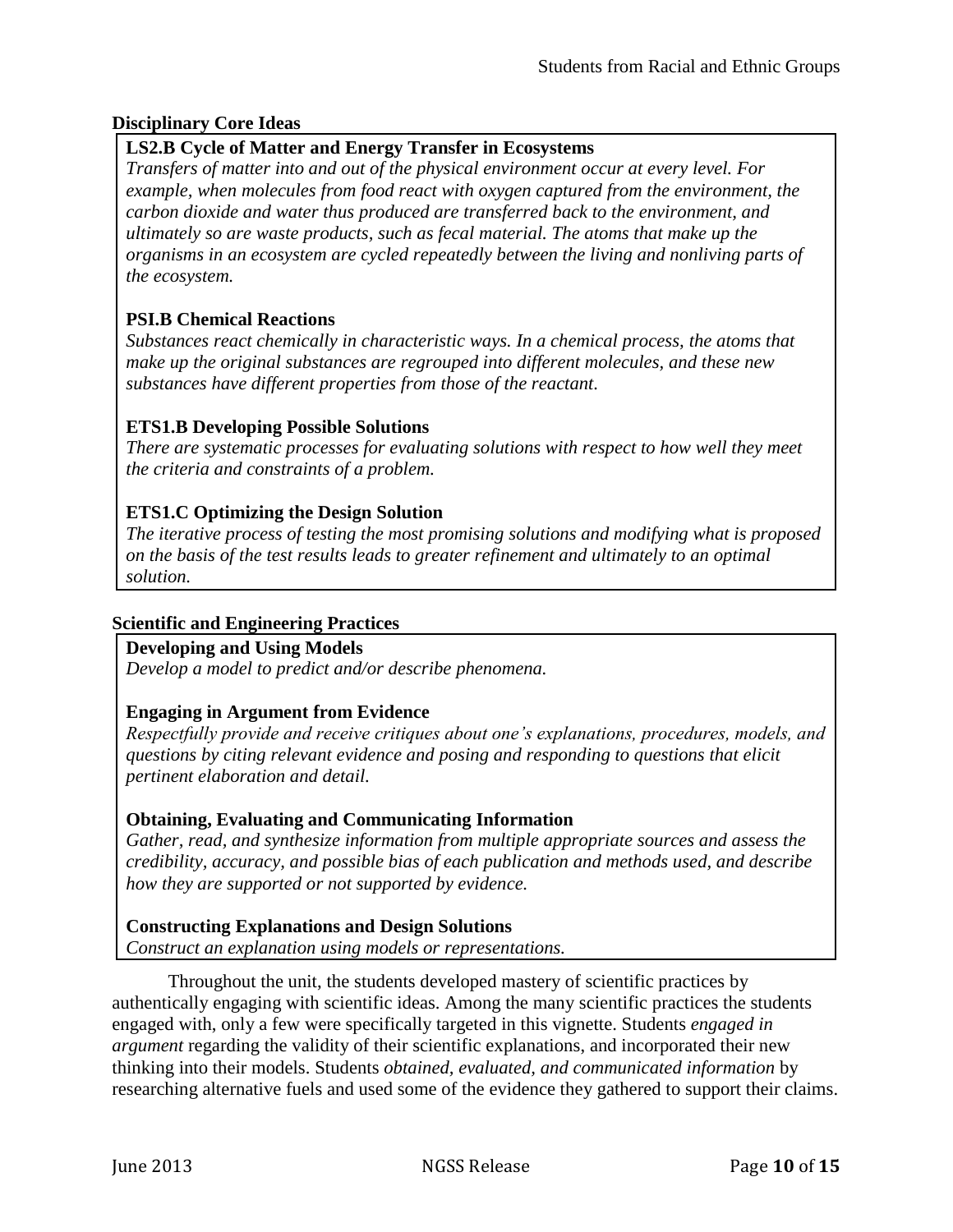Ms. C. supported her students in *developing and using models* to *construct explanations* about the life cycle of matter and energy in the ecosystem. Then the students analyzed their model collaboratively and refined it as new information came to light.

#### **Crosscutting Concepts**

## **Energy and Matter**

*The transfer of energy can be tracked as energy flows through a natural system.*

*Within a natural or designed system, the transfer of energy drives the motion and/or cycling of matter*.

The unit addressed learning outcomes for crosscutting concepts. Students used the crosscutting concept to understand that energy can be traced and that it is conserved. The students' understanding of the crosscutting concept of *energy and matter* was deepened through revisiting core ideas of energy and matter from earlier units in physical and life sciences, building on these core ideas, and reaching the grade level objective. Ms. C. selected driving questions that would facilitate cross-disciplinary connections to energy and matter.

#### **CCSS Connections to English Language Arts and Mathematics**

The NGSS promotes a vision of science learning as an interdisciplinary undertaking and each standard includes the CCSS connections to ELA and math. The vignette highlights the dynamic integration of science with ELA and math standards to ensure student learning across disciplines.

As part of the Energy and Ecosystems unit, each student conducted research on alternative energy sources and presented their findings to the class. This research enhanced the students' mastery of the science content by using a community context, and the activity gave students added practice of research, writing and presentation skills. The unit addressed the CCSS for ELA:

 **W.6.8** *Gather relevant information from multiple print and digital sources; assess the credibility of each source; and quote or paraphrase the data and conclusions of others while avoiding plagiarism and providing basic bibliographic information for sources.*

The unit also incorporated the CCSS for math standards. As the students compared the efficiency of various fuels, they discovered that more factors needed to be considered. Rather than just number of miles per gallon and carbon output, students also considered the carbon output of the heavy machinery used in production, the transportation and converting costs, and the social/environmental impacts, to name a few. For example, switchgrass, a native species of prairie grass, requires relatively little energy to harvest; yet the energy needed to transform the biomass to usable fuel is intensive. Students used mathematics to compare and contrast these data. The four CCSS for math that are appropriate for middle school and that are met through the course of the unit are:

- **MP.2** *Reason abstractly and quantitatively.*
- **S.IC** *Make inferences and justify conclusions from sample surveys, experiments, and observational studies.*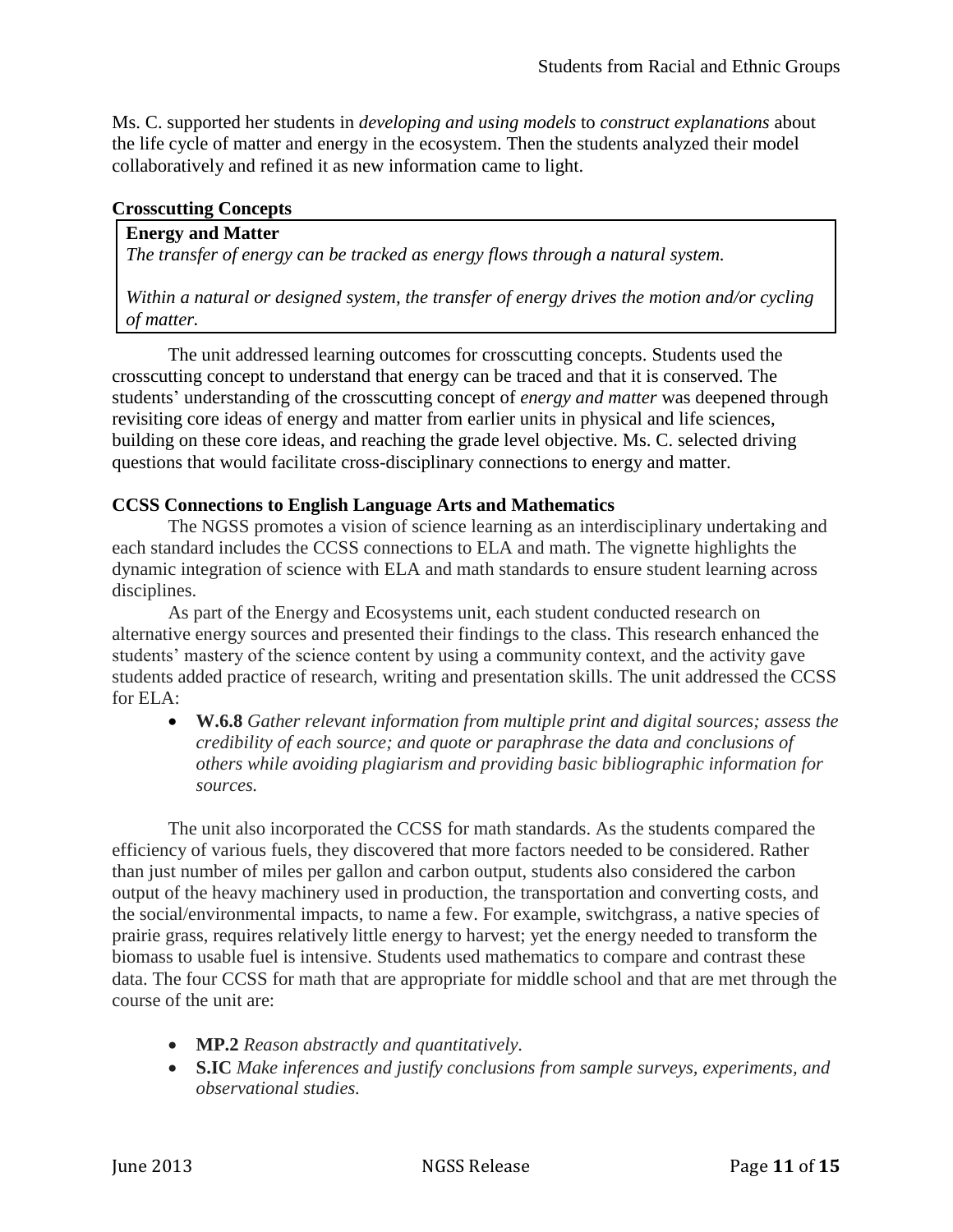- **MP.4** *Model with mathematics.*
- **5.OA** *Analyze patterns and relationships.*

#### **Effective Strategies from Research Literature**

In addition to extensive literature about the importance of multicultural education in our increasingly diverse schools and classrooms, emerging literature presents classroom strategies specific to content areas, such as science. According to research, effective strategies for students from major racial and ethnic groups fall into the following categories: (1) culturally relevant pedagogy, (2) community involvement and social activism, (3) multiple representation and multimodal experiences, and (4) school support systems including role models and mentors of similar racial or ethnic backgrounds (Lee & Buxton, 2010).

First, culturally relevant pedagogy (Ladson-Billings, 1995) values and affirms the different cultures and backgrounds of the students in the classroom. The teacher integrates and connects the cultures of the students (including funds of knowledge, family and community histories, and linguistic backgrounds) to academic content and practices. Through culturally relevant pedagogy the teacher communicates high expectations that science is relevant and valuable for all students.

Second, community involvement and social activism in science involves creating meaningful, place-based lessons that may result in social activism. Connecting science concepts to the daily lives and futures of students from diverse backgrounds motivates them to learn science. Furthermore, they increase their participation in science when they see scientific knowledge as a way to gain entry to effect positive change in community contexts.

Third, multiple modes of representation include different forms of literacy like print, technology, and media, as well as aural forms. Multimodal experiences allow students to use senses and modalities to absorb material, including tactile, kinesthetic, and acting out scenarios.

Finally, school support systems are critically important for success in science achievement and careers for students of diverse races and ethnicities. School support systems include teachers, guidance counselors, mentors and peers from the students' own backgrounds who support science learning. They provide examples of success in science and ways to navigate school systems. School support systems also reach out to students' families and communities to address the important role they play in supporting the students. A key factor for students choosing a career in science is contact with successful, caring scientists from their own background.

#### **Context**

#### **Demographics**

According to the 2010 U.S. Census, 36% of the U.S. population is composed of racial minorities of whom 16% are Hispanic, 13% are Black, 5% are Asian, and 1% American Indian or Native Alaskans (U.S. Census Bureau, 2012). The student population in the U.S. is increasingly more diverse racially and ethnically. Forty-five percent of the school age population under 19 years old were minorities in 2010. It is projected that the year 2022 will be the turning point when minorities will become the majority in terms of percentage of the school-age population.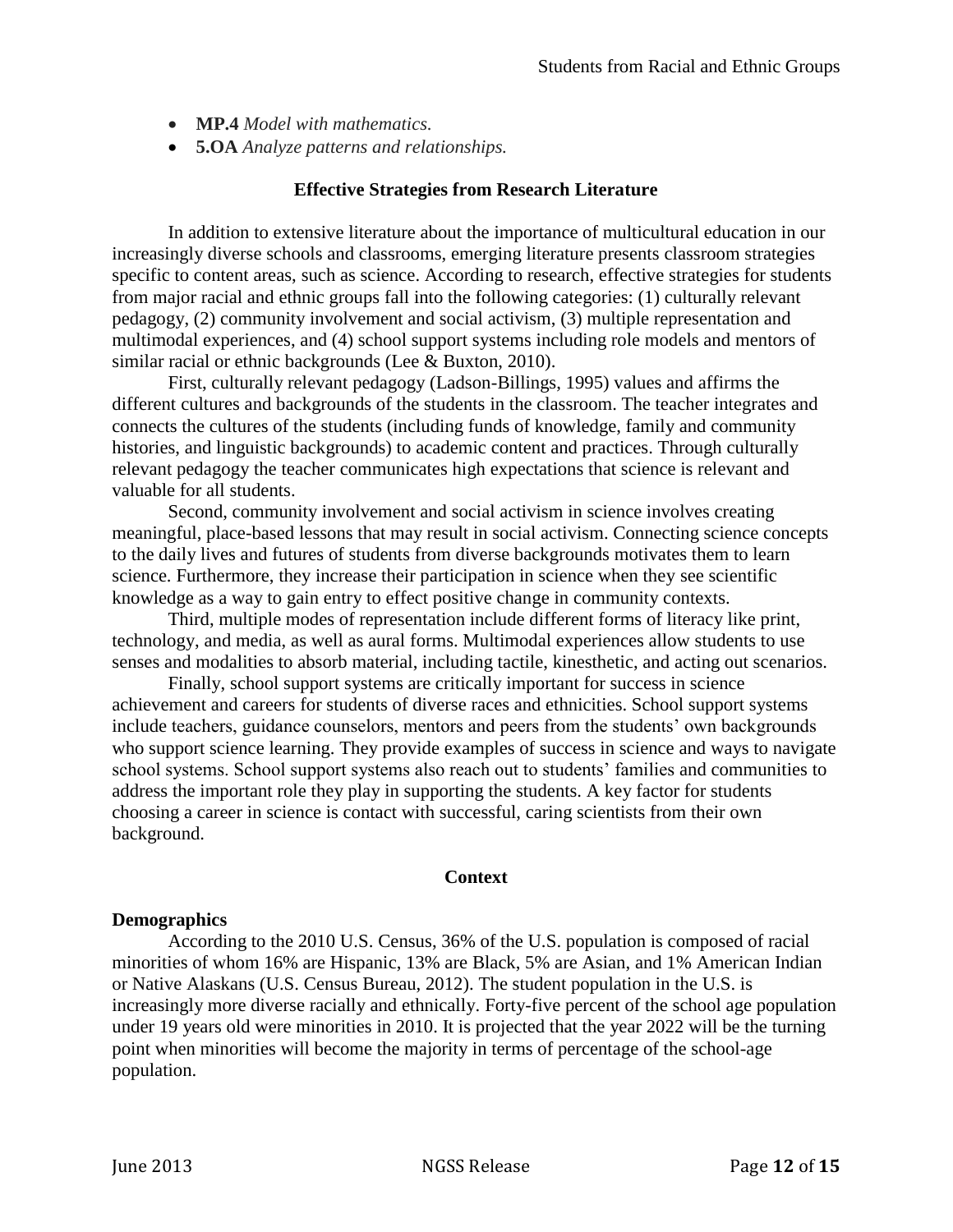As an indication of changing demographics, the National Assessment of Educational Progress (NAEP) report card for racial and ethnic categories beginning in 2011 consists of these demographic categories: White, Black, Hispanic, Asian, Native Hawaiian/Other Pacific Islander, American Indian/Alaska Native, and two or more races (National Center for Education Statistics [NCES], 2012, p. 7).

#### **Science Achievement**

While the student population in the U.S. is becoming more diverse, science achievement gaps have persisted by demographic subgroups. At the national level, NAEP provides assessment of U.S. students' science performance that shows wide achievement gaps among racial groups. For example, on the most recent 2011 NAEP Science assessment administered to  $8<sup>th</sup>$  grade only, the average score for Black students was 129, Hispanic students 137, and White students 163 (NCES, 2012). The 2011 science performance also points to alarming underrepresentation of racial minority students in the Advanced Proficient (above 75%) category and overrepresentation in the Below Proficient (below 25%) category. In the Advanced Proficient category, 76% of the students were White, 10% Hispanic, and 4% Black. This trend reversed in the Below Proficient category, as 35% were Hispanic, 31% Black, and 27% White. Furthermore, science achievement gaps among racial groups persist over time, consistent at the  $4<sup>th</sup>$ ,  $8<sup>th</sup>$ , and  $12<sup>th</sup>$  grades.

#### **Educational Policy**

The Elementary and Secondary Education Act of 2001 (ESEA) says that adequate yearly progress (AYP) should apply the same standard to all students in a state, with "separate measurable annual objectives for continuous and substantial improvement in each category including students from major racial and ethnic groups" at the 95% achievement level (Title I Part A Subpart 1 Sect 1111. (b) $(2)(I)(ii)$ ). The disaggregation would not be required in a case where the numbers in a category are statistically not significant or where the identity of an individual student would be revealed.

Title I is intended for "improving the academic achievement of the disadvantaged" in order to meet "the educational needs of low-achieving children in our Nation's highestpoverty schools, limited English proficient children, migratory children, children with disabilities, Indian children, neglected or delinquent children, and young children in need of reading assistance." Part A states that, beginning no later than school year 2005-2006, the states were required to measure the proficiency of all students in science (Title I Part A Subpart 1 Sec. 1111 (b)(1) (C)) not less than one time during: grades  $3-5$ , grades 6-9, and grades 10- 12 (Title I Part A Subpart 1 Sec. 1111 (b)(3) (C) (II)) ESEA calls for educational agencies hold American Indian and Alaskan Native students to the same "challenging State student academic achievement standards as all other students are expected to meet." (ESEA, 2001 Title VII Sec. 701 Part A. Sec. 7102 (a))

In addition, the Race to the Top Priority 2: Competitive Preference Priority – Emphasis on Science, Technology, Engineering, and Mathematics (STEM) (Race To the Top, 2009, p. 4) is calling for schools to "prepare more students for advanced study and careers in the sciences, technology, engineering, and mathematics, including by addressing the needs of underrepresented groups and of women and girls in the areas of science, technology, engineering, and mathematics."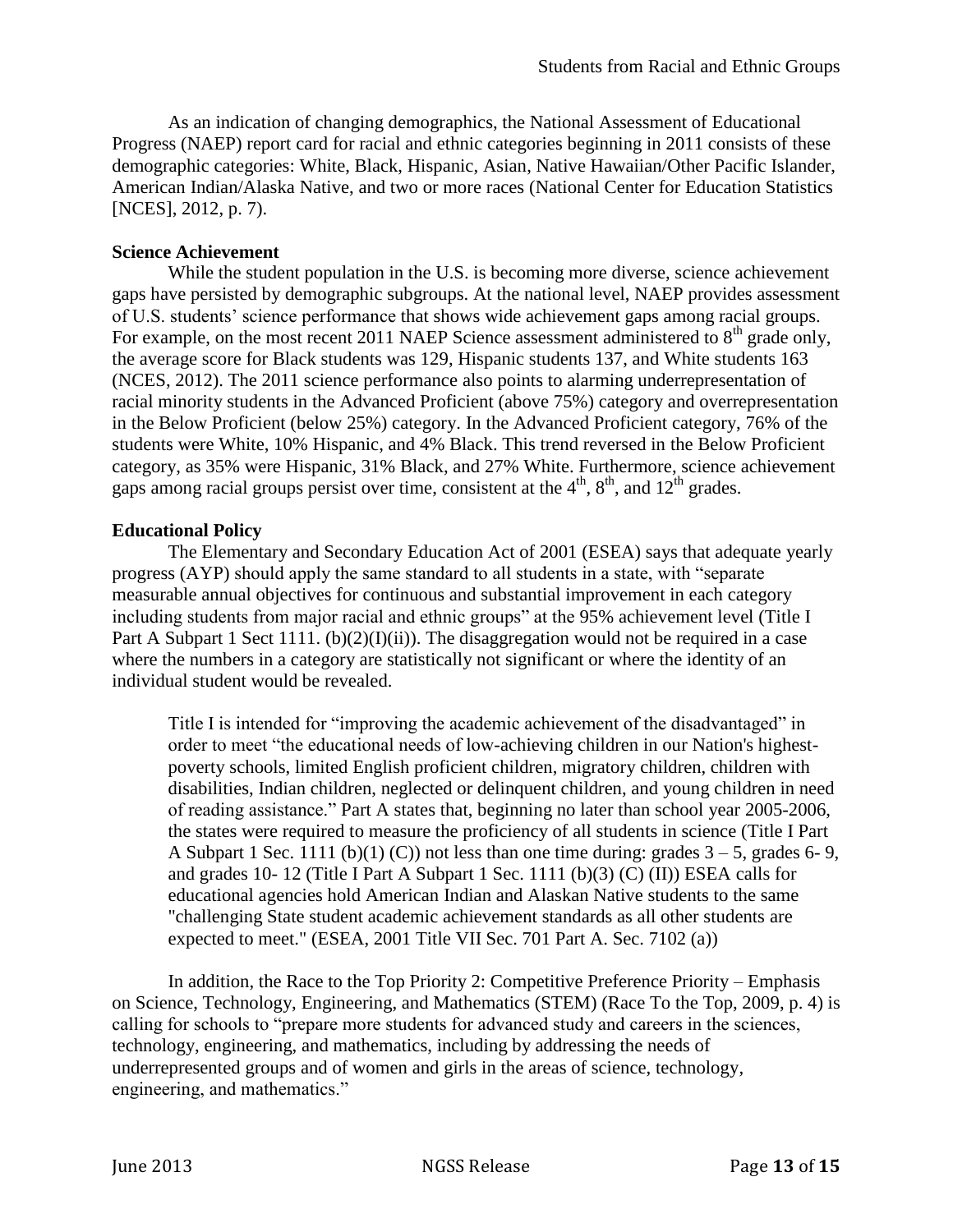#### **References**

- Anderson, C. (2010). Environmental literacy project. East Lansing, MI: Michigan State University. [http://edr1.educ.msu.edu/EnvironmentalLit/publicsite/html/cc\\_tm\\_tools.html](http://edr1.educ.msu.edu/EnvironmentalLit/publicsite/html/cc_tm_tools.html)
- Great Lakes Bioenergy Research Center 2007-2012, Life Cycle Assessment of Biofuels 101. <http://www.glbrc.org/education/educationalmaterials/biofuels-101>
- Hollie, S. (2011). *Culturally and linguistically responsive teaching and learning: Classroom practices for student success*. CA: Shell Education Press.
- Ladson-Billings, G. (1995). Toward a theory of culturally relevant pedagogy. *American Educational Research Journal, 32*, 465-491.
- Lee, O., & Buxton, C. A. (2010). *Diversity and equity in science education: Theory, research, and practice.* New York: Teachers College Press.
- National Center for Education Statistics. (2012). *The nation's report card: Science 2011* (NCES 2012–465). Washington, DC: U.S. Department of Education, Institute of Education Sciences. http://nces.ed.gov/nationsreportcard/pdf/main2011/2012465.pdf
- Race to the Top Program Executive Summary. (2009). Washington, DC: U.S. Department of Education. E/C. 20202.
- U.S. Census Bureau. (2012). *Statistical abstract of the United States, 2012.* Washington, DC: Government Printing Office. Accessed online at <http://www.census.gov/compendia/statab/cats/education.html>